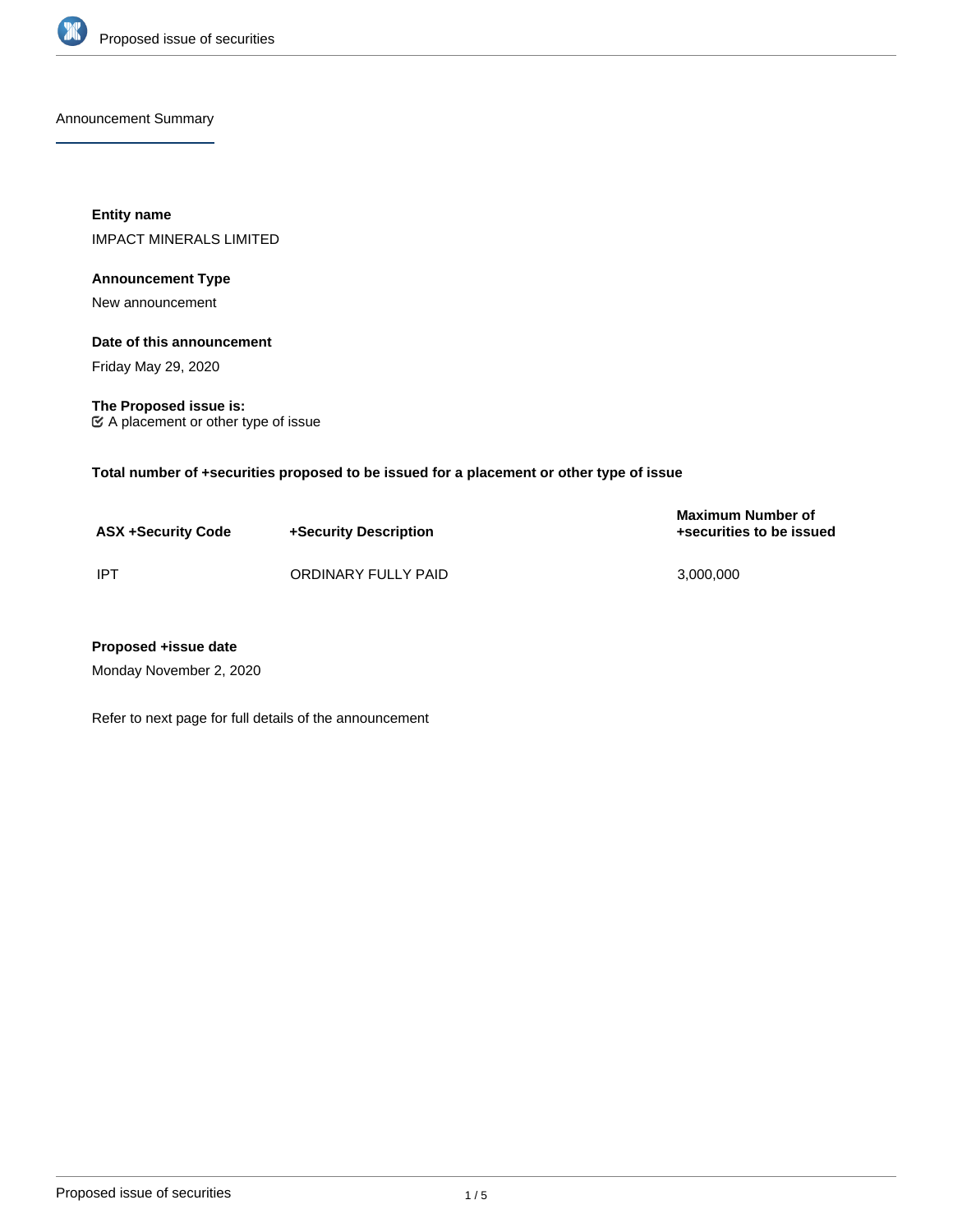

Part 1 - Entity and announcement details

# **1.1 Name of +Entity**

IMPACT MINERALS LIMITED

We (the entity named above) give ASX the following information about a proposed issue of +securities and, if ASX agrees to +quote any of the +securities (including any rights) on a +deferred settlement basis, we agree to the matters set out in Appendix 3B of the ASX Listing Rules.

**1.2 Registered Number Type**

ABN

**Registration Number**

52119062261

**1.3 ASX issuer code**

IPT

# **1.4 The announcement is**

New announcement

**1.5 Date of this announcement**

Friday May 29, 2020

**1.6 The Proposed issue is:**

A placement or other type of issue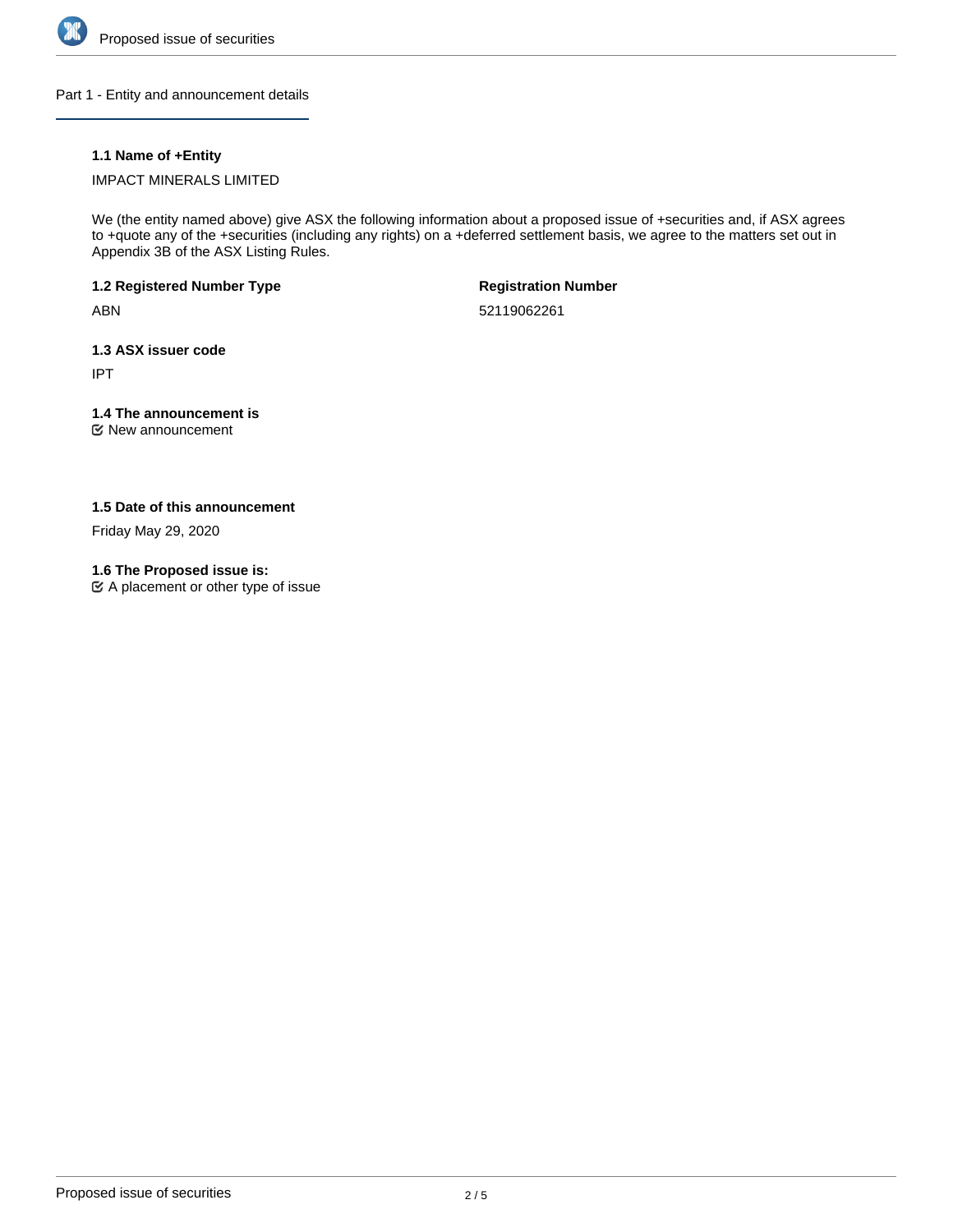

Part 7 - Details of proposed placement or other issue

Part 7A - Conditions

**7A.1 - Are any of the following approvals required for the placement or other type of issue?**

- **+Security holder approval**
- **Court approval**
- **Lodgement of court order with +ASIC**
- **ACCC approval**
- **FIRB approval**
- **Another approval/condition external to the entity**

No

Part 7B - Issue details

**Is the proposed security a 'New class' (+securities in a class that is not yet quoted or recorded by ASX) or an 'Existing class' (additional securities in a class that is already quoted or recorded by ASX)?** Existing class

**Will the proposed issue of this +security include an offer of attaching +securities?** No

Details of +securities proposed to be issued

**ASX +Security Code and Description**

IPT : ORDINARY FULLY PAID

**Maximum Number of +securities proposed to be issued**

3,000,000

#### **Purpose of the issue**

As part consideration for geological consulting services subject to the grant of five tenements in the Yilgarn Craton in Western Australia. Refer IPT ASX announcement dated 29 May 2020.

#### **Offer price details for retail security holders**

| In what currency is the cash | What is the issue price per |
|------------------------------|-----------------------------|
| consideration being paid?    | +security?                  |
| AUD - Australian Dollar      | AUD 0.01400                 |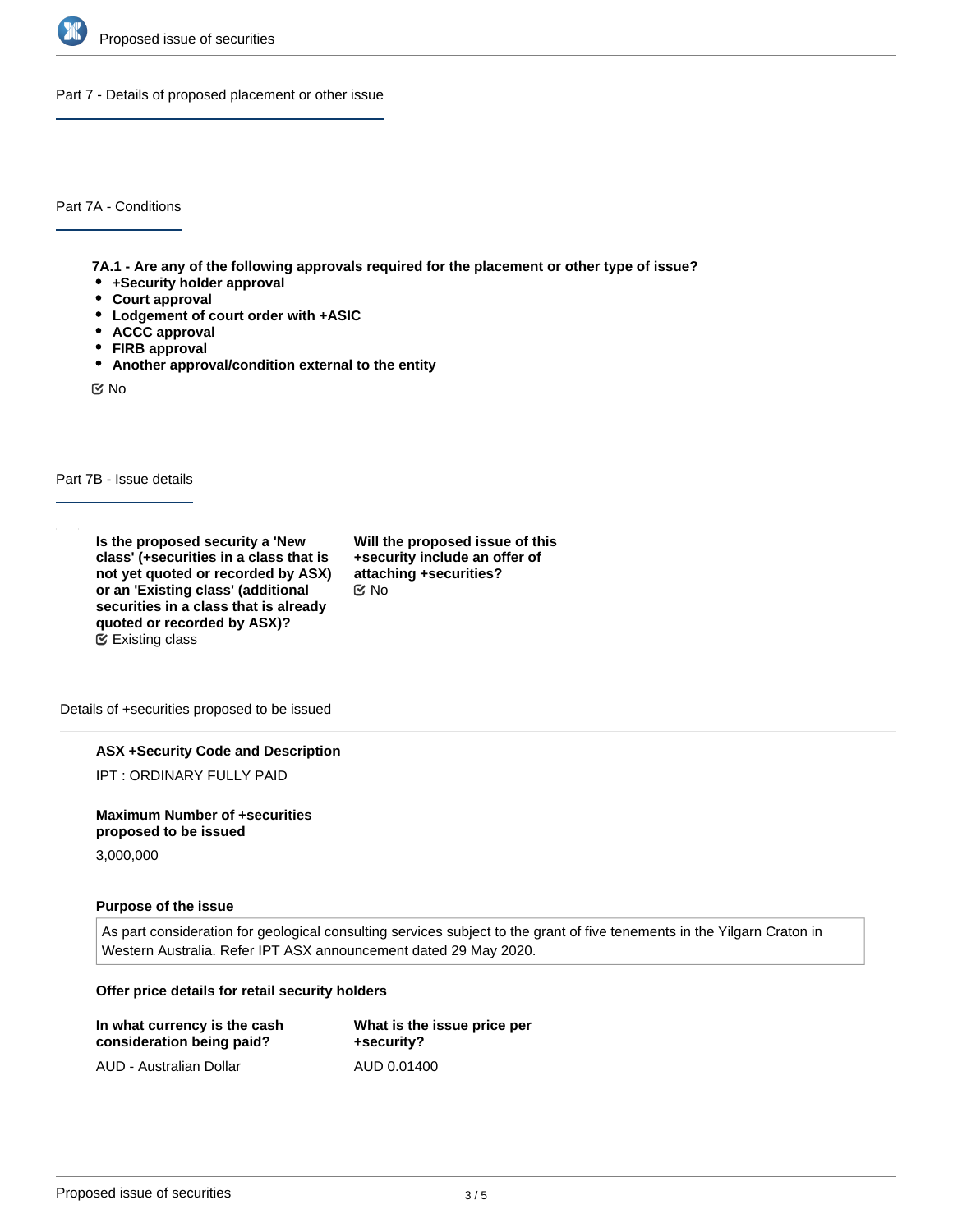

**Will these +securities rank equally in all respects from their issue date with the existing issued +securities in that class?** Yes

**Oversubscription & Scale back details**

**May a scale back be applied to this event?** No

Part 7C - Timetable

**7C.1 Proposed +issue date** Monday November 2, 2020

Part 7D - Listing Rule requirements

**7D.1 Has the entity obtained, or is it obtaining, +security holder approval for the issue under listing rule 7.1?** No

**7D.1b Are any of the +securities proposed to be issued without +security holder approval using the entity's 15% placement capacity under listing rule 7.1?** Yes

**7D.1b ( i ) How many +securities are proposed to be issued without security holder approval using the entity's 15% placement capacity under listing rule 7.1?**

Up to approximately 3,000,000. The shares will be issued upon grant of five tenement applications in the Yilgarn Crayton in Western Australia. Refer IPT ASX announcement dated 29 May 2020 for details. The estimate is based on IPT's current share price.

**7D.1c Are any of the +securities proposed to be issued without +security holder approval using the entity's additional 10% placement capacity under listing rule 7.1A (if applicable)?** No

**7D.2 Is a party referred to in listing rule 10.11.1 participating in the proposed issue?** No

**7D.3 Will any of the +securities to be issued be +restricted securities for the purposes of the listing rules?** No

**7D.4 Will any of the +securities to be issued be subject to +voluntary escrow?** No

Part 7E - Fees and expenses